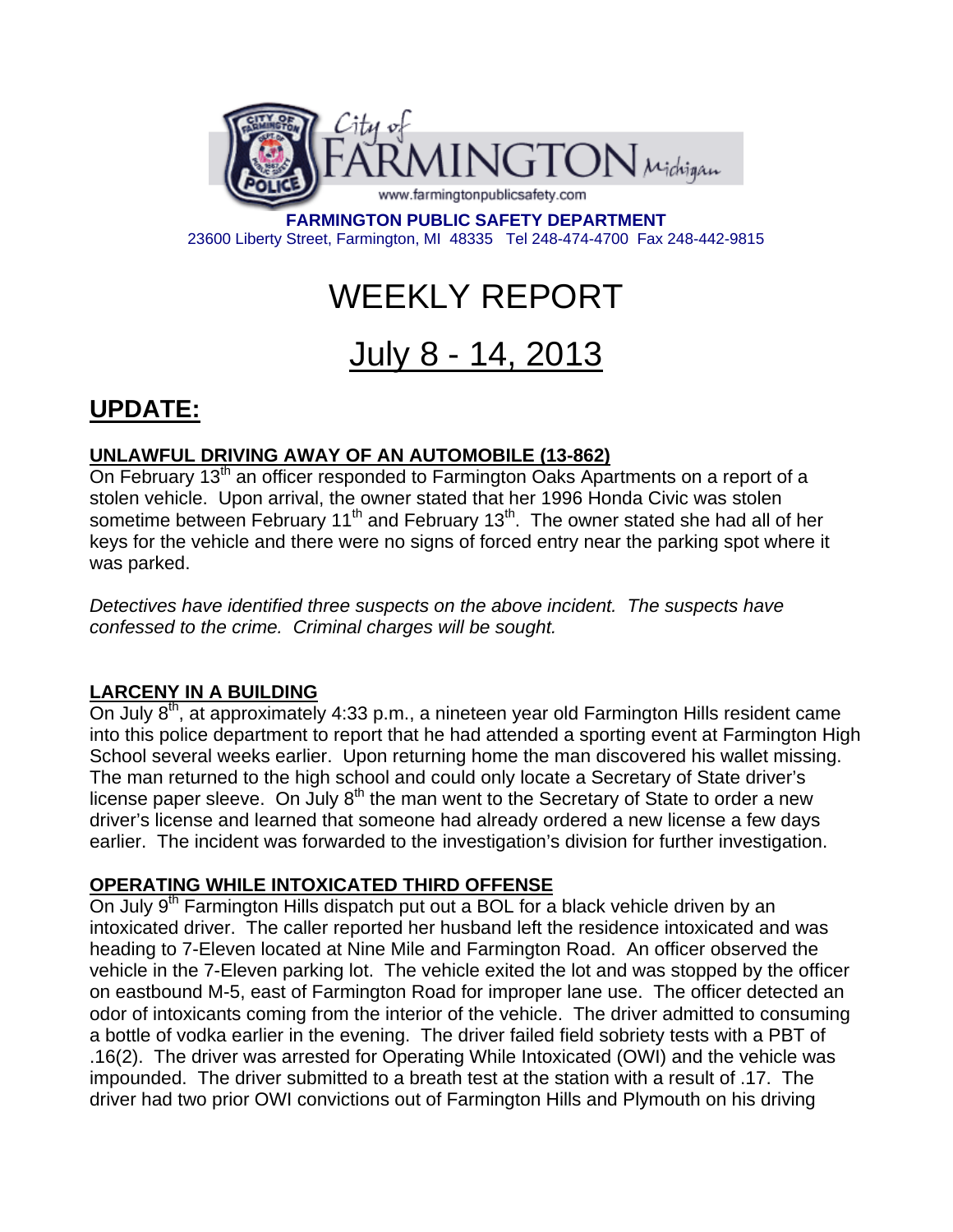Weekly Report July 8 - 14, 2013 Page 2

record. The driver was held pending warrant review by the Oakland County Prosecutor's Office.

#### **FIRE ALARM**

On July 9<sup>th</sup> dayshift officers responded to T.J. Maxx on two water flow fire alarms. Upon arrival, officers learned that the alarm had been tripped accidentally by the sprinkler repair company.

#### **WIRES DOWN**

On July 9<sup>th</sup>, at approximately 6:18 p.m., Engine 3 responded to Warner-Farms Subdivision on a report of a large tree that had fallen and taken down some electrical wires. Upon arrival the officers located a home on Mayfield Street with arcing wires as well as a yard on Manning Street. Officers contacted DTE who arrived on scene shortly thereafter. The scene was turned over to DTE.

#### **POSSESSION OF MARIJUANA**

On July 9<sup>th</sup>, at approximately 10:24 p.m., officers were dispatched to Jamestown Apartments complex for a report of two individuals smoking Marijuana in a red Pontiac. Upon arrival an officer located the red Pontiac parked in the parking lot and occupied by two individuals. The officer approached the vehicle and noted a strong odor of Marijuana emitting from inside the vehicle. Both occupants admitted to smoking Marijuana and produced a bag of Marijuana and a Marijuana cigarette. Both subjects were arrested for being in possession of Marijuana and were housed at the Farmington jail.

#### **PANHANDLING**

On July 11<sup>th</sup>, at 1:27 p.m., an officer was dispatched to the area of Grand River and Farmington for a male subject who was panhandling for bus fare. The officer made contact with the subject who requested a ride to Grand River and Seven Mile Road. The subject was transported to Seven Mile and Grand River and dropped off.

#### **ASSIST OTHER DEPARTMENT**

On July 12<sup>th</sup>, at 8:05 a.m., an officer stopped a vehicle at Eight Mile and Farmington Road that had just fled the scene of an accident in Livonia in the area of Six Mile and Farmington Road. The officer detained the vehicle and driver until Livonia Police Department arrived and took over the investigation.

#### **ATTEMPT BREAKING AND ENTERING**

On July  $12^{th}$ , at 12:31 p.m., a resident in the 22500 block of Power Road reported that over the past couple of days it appeared that a subject had attempted to gain entry to his garage. Further investigation revealed that no entry was gained and nothing was missing from the garage.

#### **OPERATING WHILE INTOXICATED**

On July 13<sup>th</sup> an officer stopped a vehicle near Farmington Road and Orchard Street for improper lane use. The officer detected an odor of intoxicants coming from the vehicle. The driver admitted to consuming alcohol at O'Toole's Pub in Farmington Hills. The driver failed